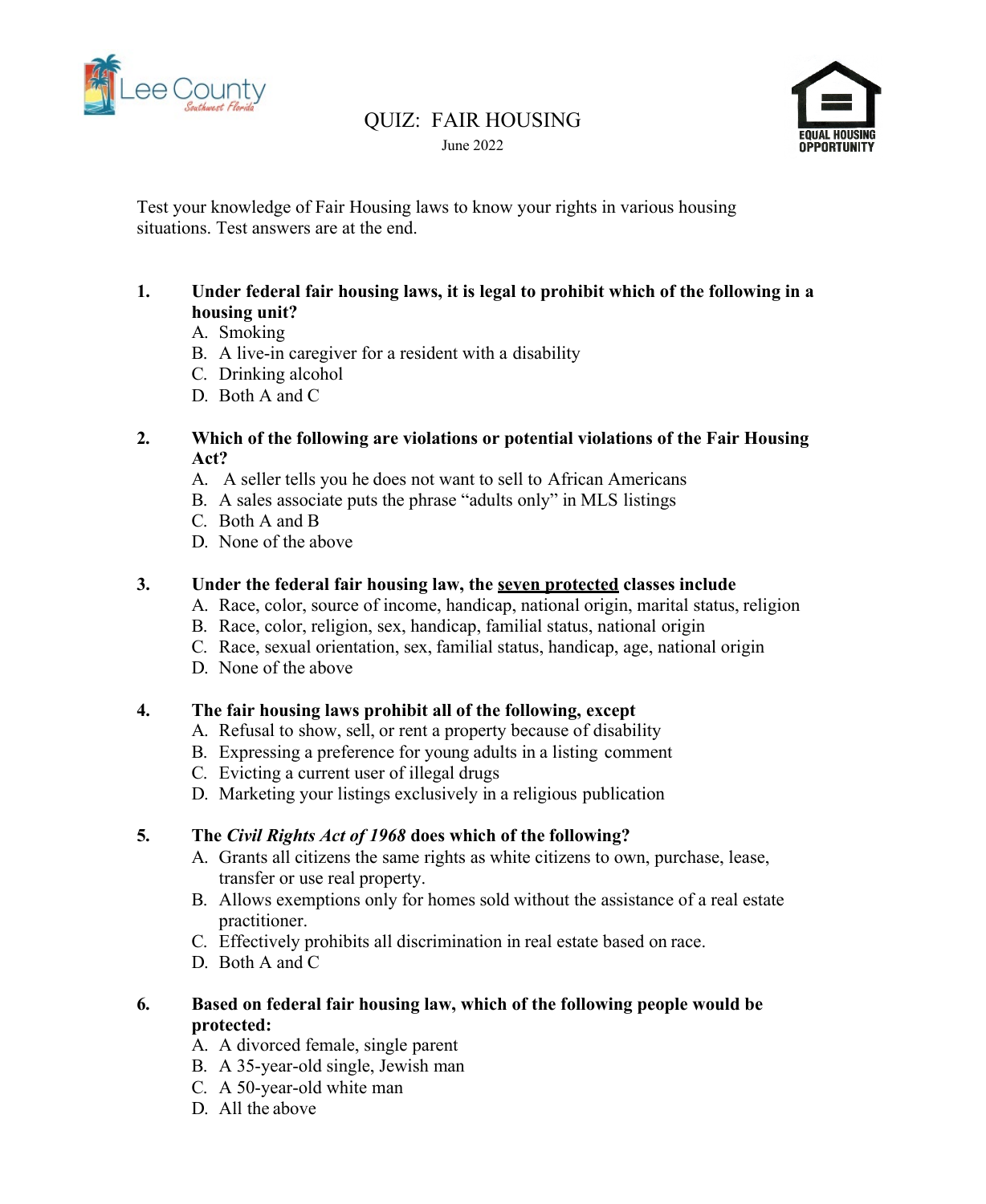#### **7. When a proposed home buyer inquires about the racial makeup of neighborhoods or schools, REALTOR should respond by saying:**

- A. "I believe the neighborhood has a few Hispanic families, I can check and get back with you."
- B. "The Fair Housing Act prohibits me from providing that kind of information. I recommend you contact the school district, municipal government, or the local library."
- C. "I wouldn't worry about that, the neighborhood is safe and the schools are good."
- D. "Residents in this neighborhood value diversity, you'll fit right in."
- **8. If a seller using a real estate agent refuses an offer because of the buyer's national origin, who may file a federal lawsuit against the seller?**
	- A. The prospective buyer
	- B. The real estate practitioner
	- C. The federal government
	- D. All the above
- **9. In an advertisement for a small, two-bedroom house in a neighborhood where many families live, which of the following language is clearly improper under the Fair Housing Act?**
	- A. Small, cozy home in quiet neighborhood
	- B. Two-bedroom home, near playground and senior center
	- C. Ideal for couple or single professional
	- D. No children

#### **10. Which of the following features are required in ground floor units on nonelevator multifamily building of four units or more built after March1991?**

- A. An accessible building entrance or an accessible route for persons in wheelchairs?
- B. Accessible and usable public and common use areas?
- C. Light switches, electrical outlets, thermostat, and other environmental controls in accessible locations
- D. All the above

# **Answers to quiz are on the next page.**